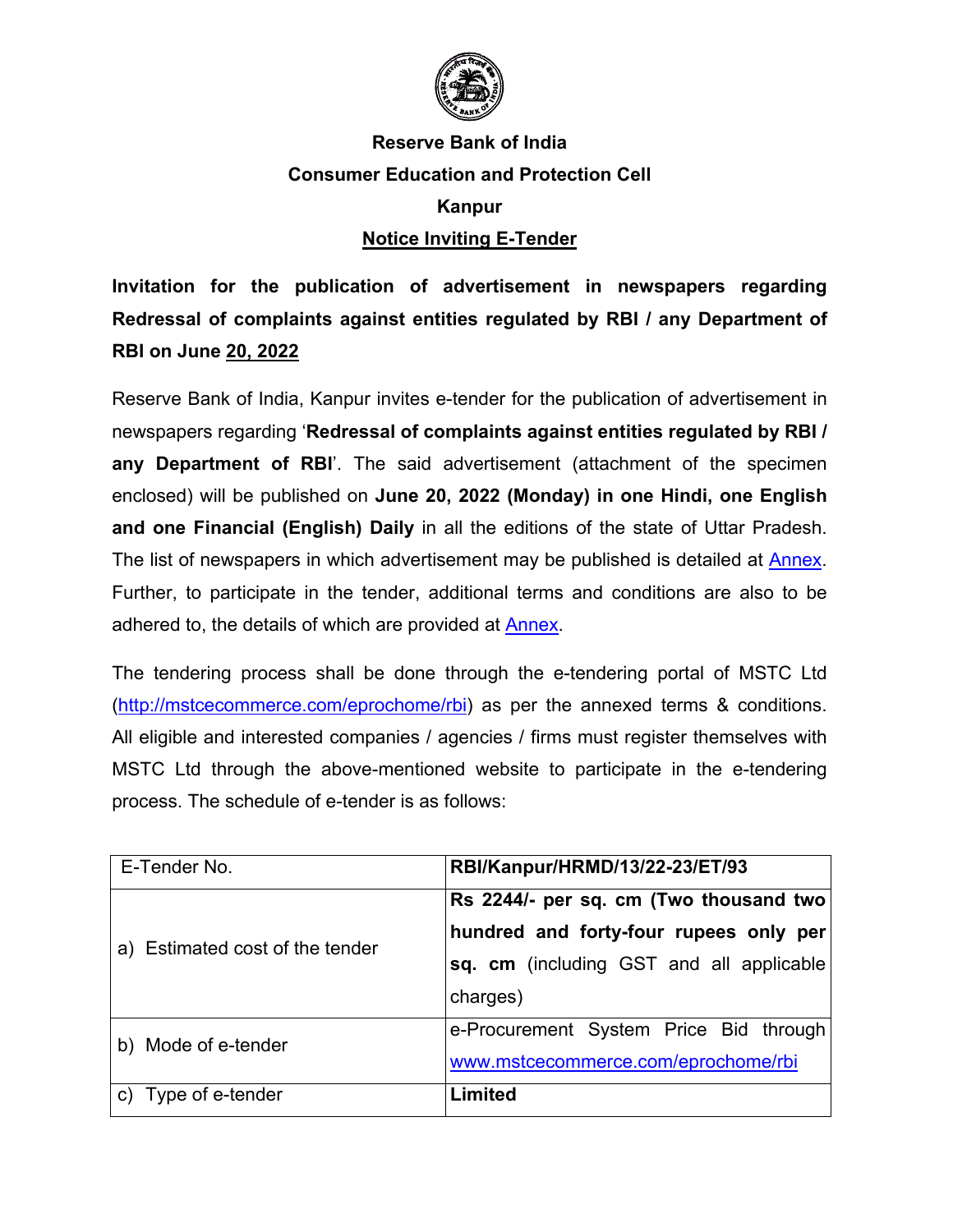|    | d) Date of NIT available to parties to<br>download | May 25, 2022 at 03:00 PM                                                        |  |
|----|----------------------------------------------------|---------------------------------------------------------------------------------|--|
|    | e) e-tender Fees                                   | <b>NIL</b>                                                                      |  |
| f) | Date of Starting of e-tender for                   |                                                                                 |  |
|    | submission of on-line Price Bid at                 | May 25, 2022 at 03:00 PM                                                        |  |
|    | http://mstcecommerce.com/eproch                    |                                                                                 |  |
|    | ome/rbi                                            |                                                                                 |  |
|    | g) Date of closing of online e-tender              |                                                                                 |  |
|    | for submission of Price Bid.                       | June 15, 2022, 2022 at 03:00 PM                                                 |  |
|    | h) Date & time of opening of price bid             | June 15, 2022, 2022 at 03:30 PM at Reserve                                      |  |
|    |                                                    | Bank of India, Kanpur                                                           |  |
| i) | Validity of the e-tender                           | 90 days from the date of opening of Price bid                                   |  |
| j) | Transaction Fee (Non-refundable)                   |                                                                                 |  |
|    |                                                    | (To be paid separately by the Rs 1180/- or 0.05% of estimated amount            |  |
|    |                                                    | tenderers to MSTC vide MSTC E- $ $ (Excluding GST $@18\%$ ) (whichever is more) |  |
|    | Payment Gateway for participating                  |                                                                                 |  |
|    | in the e-tender)                                   |                                                                                 |  |

- 2. The Bank is not bound to accept the lowest tender and reserves the right to accept either in full or in part any tender. The Bank also reserves the right to reject all the tenders without assigning any reason thereof.
- 3. No quotation will be accepted with any condition quoted by the vendor what so ever. Such quotation will be rejected at the discretion of the Bank.
- 4. Amendments / corrigendum to the tender, if any, issued in future will only be notified on the RBI Website and MSTC Website as given above and will not be published in newspapers.

Regional Director Reserve Bank of India Kanpur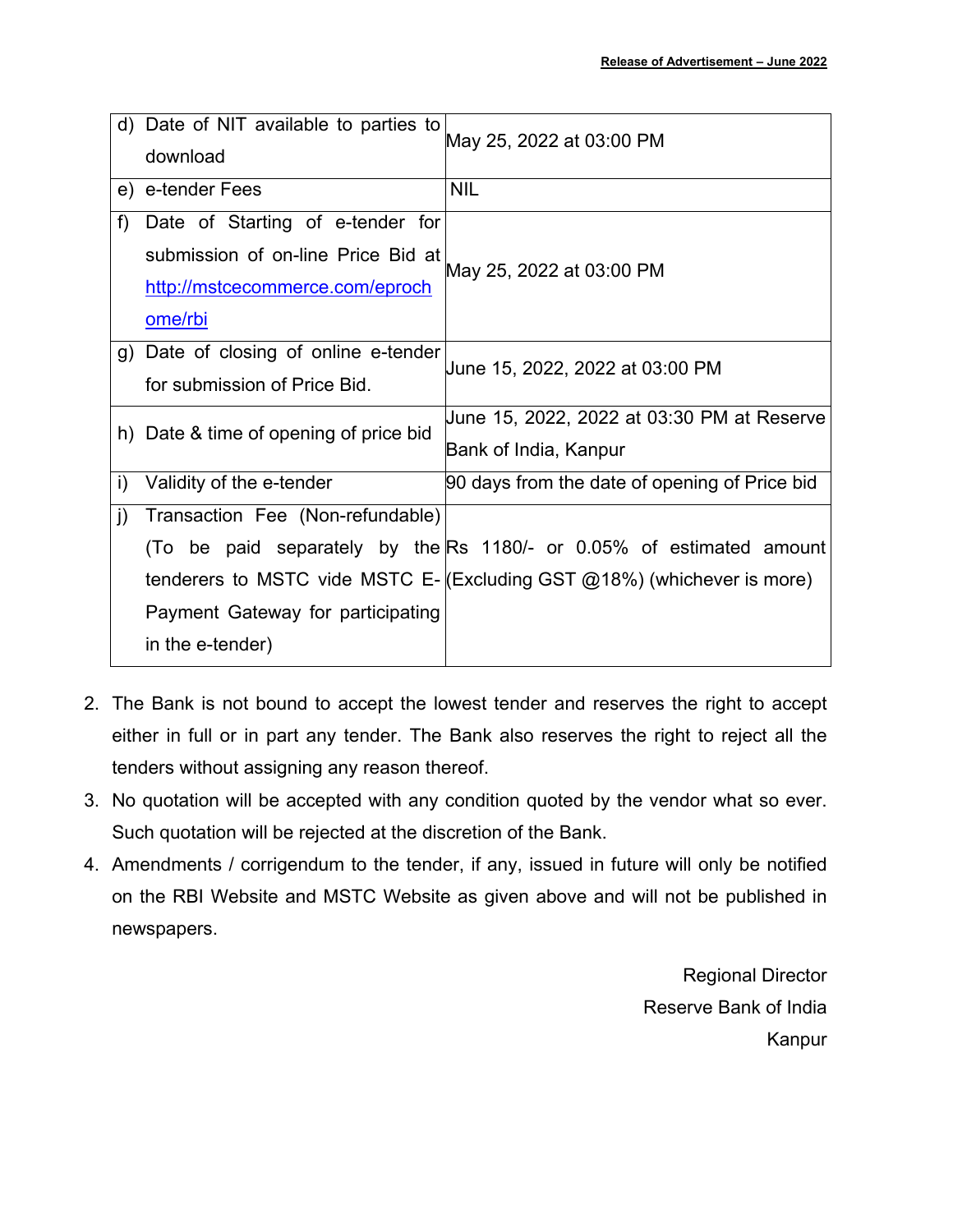### अनुलग्नक

## नियम और शर्तें:

1. यह समाचार पत्रों में विज्ञापन के प्रकाशन के लिए आमंत्रण है। उक्त विज्ञापन 20 जून, 2022 (सोमवार) को एक अंग्रेजी दैनिक, एक हिंदी दैनिक और एक वित्तीय (अंग्रेजी) दैनिक में उत्तर प्रदेश के शहरों से प्रकाशित सभी संस्करणों में किया जाना है। प्रत्येक श्रेणी से संबंधित समाचार पत्र की सूची जिसमें विज्ञापन प्रकाशित किया जा सकता है, नीचे विस्तृत है:

| श्रेणी                   | समाचार पत्र        |
|--------------------------|--------------------|
| हिंदी दैनिक              | दैनिक जागरण        |
| अँग्रेजी दैनिक           | द टाइम्स ऑफ इंडिया |
| अँग्रेजी (वित्तीय) दैनिक | द इकोनॉमिक टाइम्स  |
|                          |                    |

2. विज्ञापन में प्रकाशित की जाने वाली सामग्री संलग्न है।

3. केवल पैनल में शामिल विक्रेताओं (empanelled vendors) को ही इस ई-निविदा प्रक्रिया में भाग लेने की अनुमति है।

4. विक्रेताओं को प्रति वर्ग सेमी के लिए अपनी बोली देनी है। समाचार पत्रों में प्रकाशित होने वाले विज्ञापन के आकार (size) की सूचना अलग से दी जाएगी।

5. एक विक्रेता किसी भी श्रेणी जैसे हिंदी दैनिक, अंग्रेजी दैनिक, वित्तीय (अँग्रेजी) दैनिक या एक से अधिक श्रेणी या सभी श्रेणियों के लिए मूल्य उद्धृत कर सकता है बशर्ते समाचार पत्र केवल उपरोक्त तालिका में दिये गए समाचार पत्रों की सूची से चुने गए हों।

6. विज्ञापन एजेंसी यह सुनिश्चित करे कि **विज्ञापन का स्थान आकर्षक होना चाहिए और समाचार पत्र के मुख्य भाग में दिखाई देना चाहिए न कि पूरक में**। फ़ॉन्ट का आकार ऐसा होना चाहिए कि वह आसानी से पढ़ा जा सके।

7. विज्ञापन के प्रति वर्ग सेमी के लिए कुल राशि को संख्यात्मक अंकों में उद्धृत किया जाना चाहिए। **कुल** राशि में सभी लागू शुल्क शामिल होने चाहिए। इस संबंध में बैंक द्वारा कोई अतिरिक्त दावा स्वीकार नहीं किया जाएगा।

8. बोली के मैनुअल विश्लेषण के बाद L1 बोली बताई जाएगी। प्रत्येक मद के लिए अलग L1 प्रदान किया जा सकता है।

9. निविदा उन निविदाकारों के अधिकत प्रतिनिधियों की उपस्थिति में खोली जाएगी जो निविदा खुलने के समय एवं स्थान पर उपस्थित होंगे।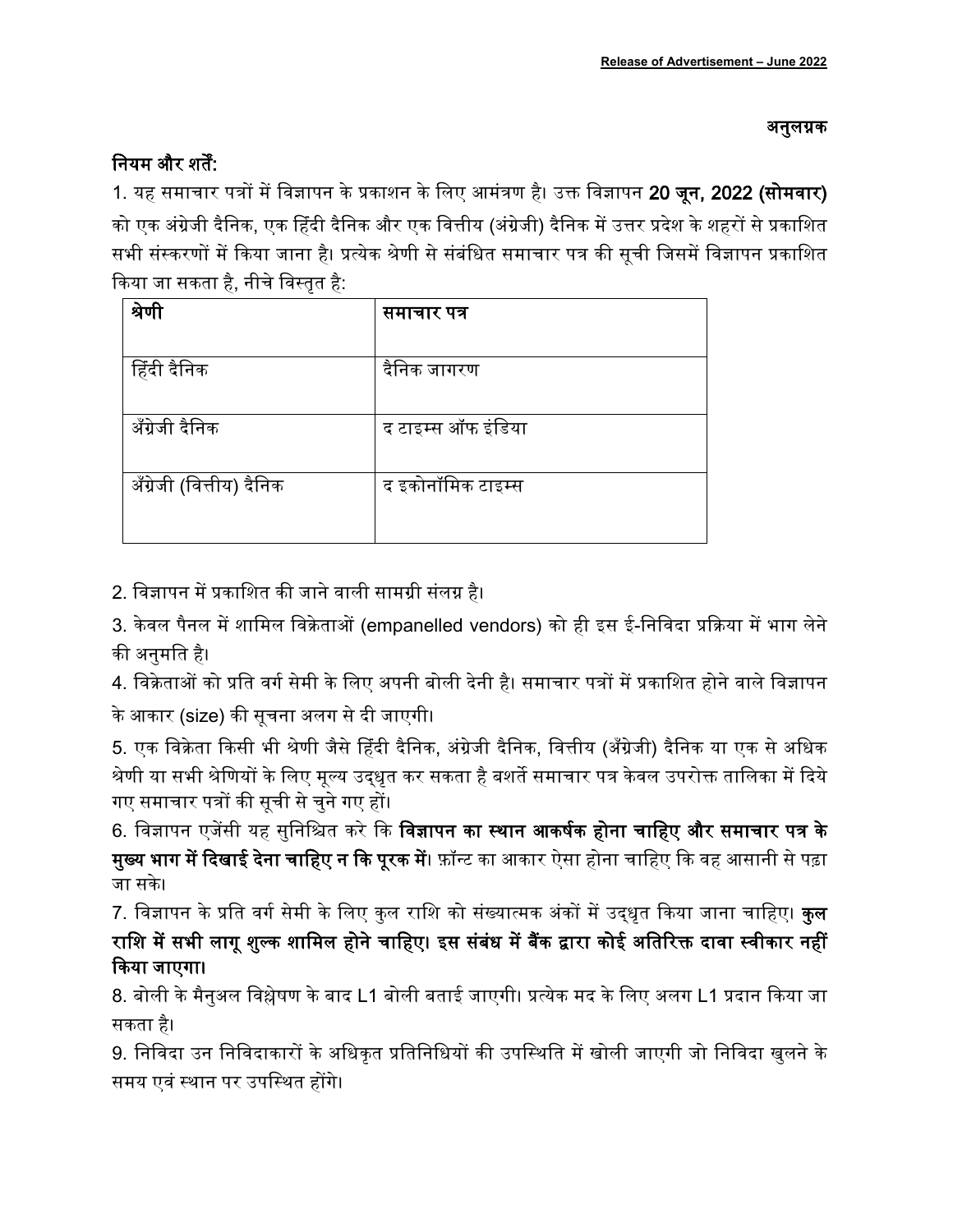10. बैंक न्युनतम निविदा को स्वीकार करने के लिए बाध्य नहीं है और किसी भी निविदा को पुर्ण या आंशिक रूप से स्वीकार करने का अधिकार सुरक्षित रखता है। बैंक बिना कोई कारण बताए सभी निविदाओं को अस्वीकार करने का अधिकार भी सुरक्षित रखता है।

11. विभिन्न संस्करणों में प्रकाशित विज्ञापन की प्रति के साथ बिल जमा करने पर भुगतान किया जाएगा। इसके अलावा, भुगतान मौजूदा निर्देशों के अनुसार लागू शुल्कों/करों की कटौती के बाद किया जाएगा।

12. विज्ञापन की स्कैन/सॉफ्ट कॉपी 20 जून, 2022 तक cepc.kanpur@rbi.org.in पर हमारे पास पहुंच जानी चाहिए।

13. उपरोक्त नियमों और शर्तों से कोई विचलन (deviation) स्वीकार्य नहीं है। बोलीदाता को सभी लागू <u>शुल्कों को शामिल करते हुए प्रति वर्ग सेमी के लिए विज्ञापन प्रकाशित करने के कुल लागत मूल्य की</u> बोली/उल्लेख करना चाहिए।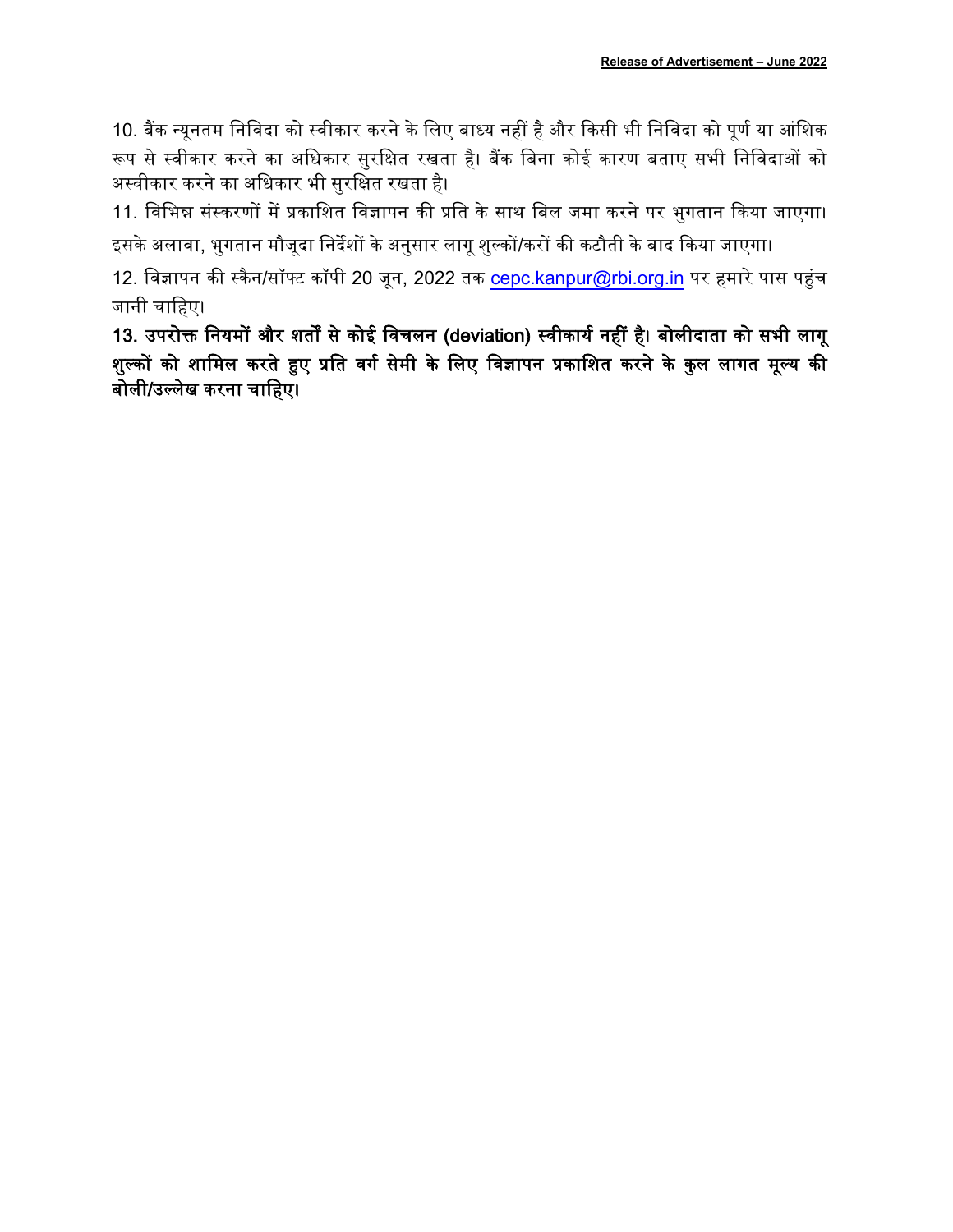#### **Annex**

#### <span id="page-4-0"></span>**Terms and conditions:**

1. This is an invitation for the publication of advertisement in newspapers. The said advertisement must be published on **June 20, 2022 (Monday)** in one English daily, one Hindi daily, and in one Financial (English) daily in all editions published from cities in Uttar Pradesh. The list of newspaper corresponding to each category in which advertisement may be published is detailed below:

| Category             | <b>Newspapers</b>  |
|----------------------|--------------------|
| <b>Hindi Daily</b>   | Dainik Jagran      |
| <b>English Daily</b> | The Times of India |
| English              | The Economic Times |
| Financial            |                    |
| Daily                |                    |

- 2. The content to be published in advertisement is attached.
- 3. Only empaneled vendors are allowed to participate in this e-tendering process.
- 4. Vendors to provide their bids for per sq. cm. Size of the advertisement to be published in newspapers shall be informed separately.
- 5. A vendor may quote price for any of the categories like Hindi Daily, English Daily, Financial (English) daily or more than one category or all the categories provided the newspaper(s) is/are selected only from the list of the newspapers given in the above table.
- 6. Advertising agency to ensure that placement of advertisement should be **eyecatching and should appear in the main part of the newspaper** and not in the supplement. Font size to be such that it is easily readable.
- 7. Total Amount should be quoted in numeric figures for per sq. cm of advertisement. **The total amount shall be inclusive of all applicable charges. No extra claim shall be entertained by the Bank in this regard.**
- 8. L1 Bid will be awarded after the manual analysis of bid quotes. For each item separate L1 may be awarded.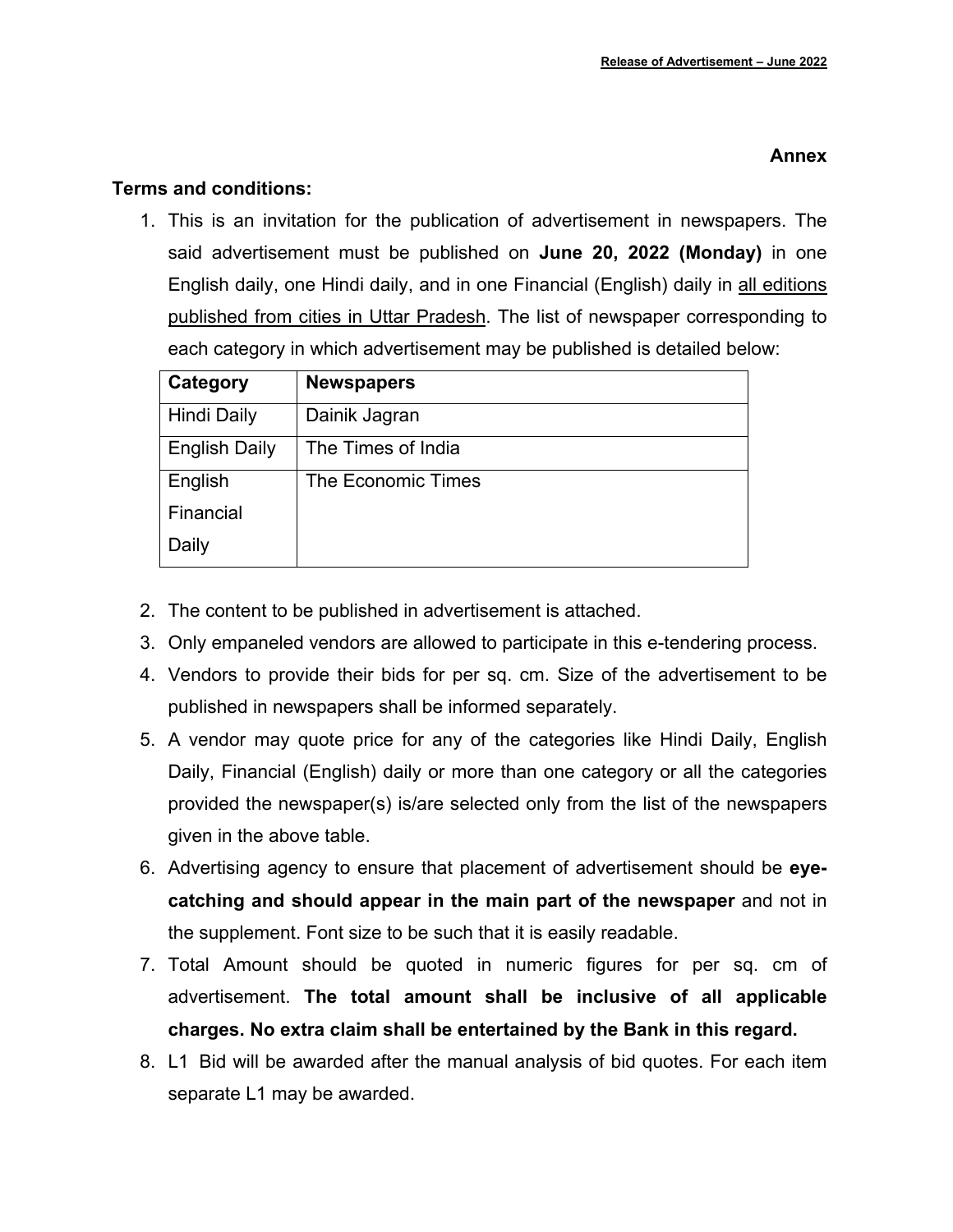- 9. Tender shall be opened in the presence of the authorised representatives of the tenderers who choose to be present at the time and place of opening of the tender.
- 10.The Bank is not bound to accept the lowest tender and reserves the right to accept either in full or in part any tender. The Bank also reserves the right to reject all the tenders without assigning any reason thereof.
- 11.Payment shall be made on submission of bill along with the copy of advertisement published in the various editions. Further, payment shall be made after deduction of applicable charges/taxes as per extant instructions.
- 12.Scanned/soft copy of the advertisement should reach us by June 20, 2022, at [cepc.kanpur@rbi.org.in.](mailto:cepc.kanpur@rbi.org.in)
- 13.**No deviation from the above terms & conditions is acceptable. Bidder should bid/mention total cost price of publishing advertisement for per sq. cm inclusive of all applicable charges.**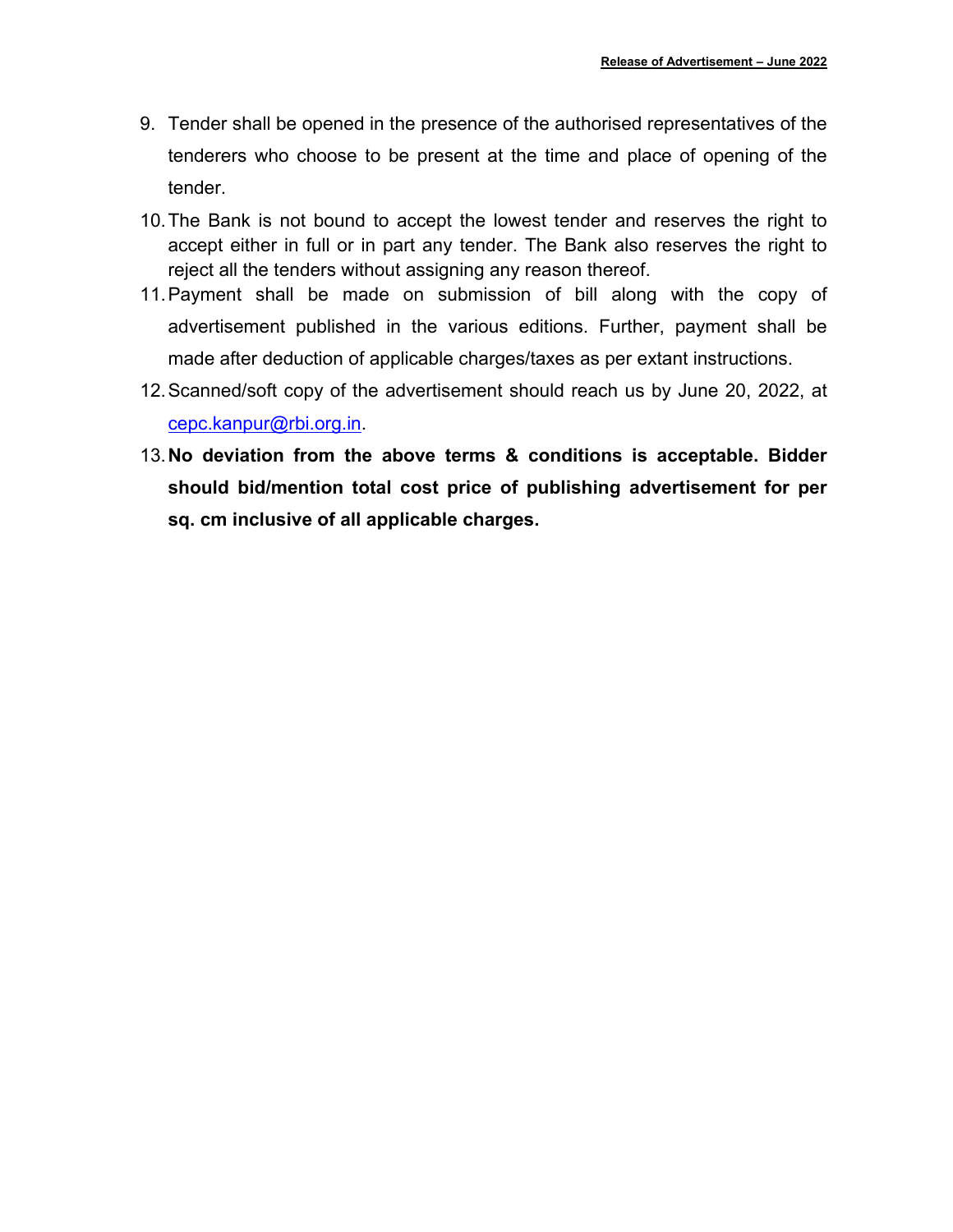#### **SPECIMEN OF ADVERTISEMENT**



**RESERVE BANK OF INDIA**

**[www.rbi.org.in](https://www.rbi.org.in/)**

### **Redressal of complaints against entities regulated by RBI/ any Department of RBI**

Entities regulated by Reserve Bank of India (RBI) are required to provide expeditious resolution to complaints received from their customers.

Complaints not resolved to the satisfaction of the customers or complaints not responded to within 30 days of lodgment can be filed on the **RBI's Complaint Management System (CMS) Portal at [https://cms.rbi.org.in](https://cms.rbi.org.in/)**. Complaints can also be filed at "Centralised Receipt and Processing Centre (CRPC), 4<sup>th</sup> Floor, Reserve Bank of India, Sector -17, Central Vista, Chandigarh – 160017 through physical means or by email at **[crpc@rbi.org.in.](mailto:crpc@rbi.org.in)**

All the maintainable complaints are taken up for resolution under the "Reserve Bank – Integrated Ombudsman Scheme, 2021" (RB-IOS) if the entity complained against falls under the ambit of RB-IOS. Complaints against entities outside the ambit of RB-IOS are handled by Consumer Education and Protection Cells (CEPCs). The RB-IOS, list of entities falling under RB-IOS and those outside its ambit and the addresses of CEPCs are available on the CMS Portal.

**Information on grievance redress mechanism of RBI can also be obtained 24X7 at 14448, a toll-free number.** The facility to speak to our executives is available from 9:30 AM to 5:15 PM from Monday to Friday (except bank holidays).

#### **2. Deposit Insurance and Credit Guarantee Corporation (DICGC)**

(For complaints against DICGC, members of public can lodge the complaint at following address/e-mail Id)

 **Deposit Insurance and Credit Guarantee Corporation (DICGC)**  The General Manager DICGC, Complaint Redressal Cell RBI Building, 2<sup>nd</sup>Floor, Opp. Mumbai Central Railway Station Mumbai - 400 008.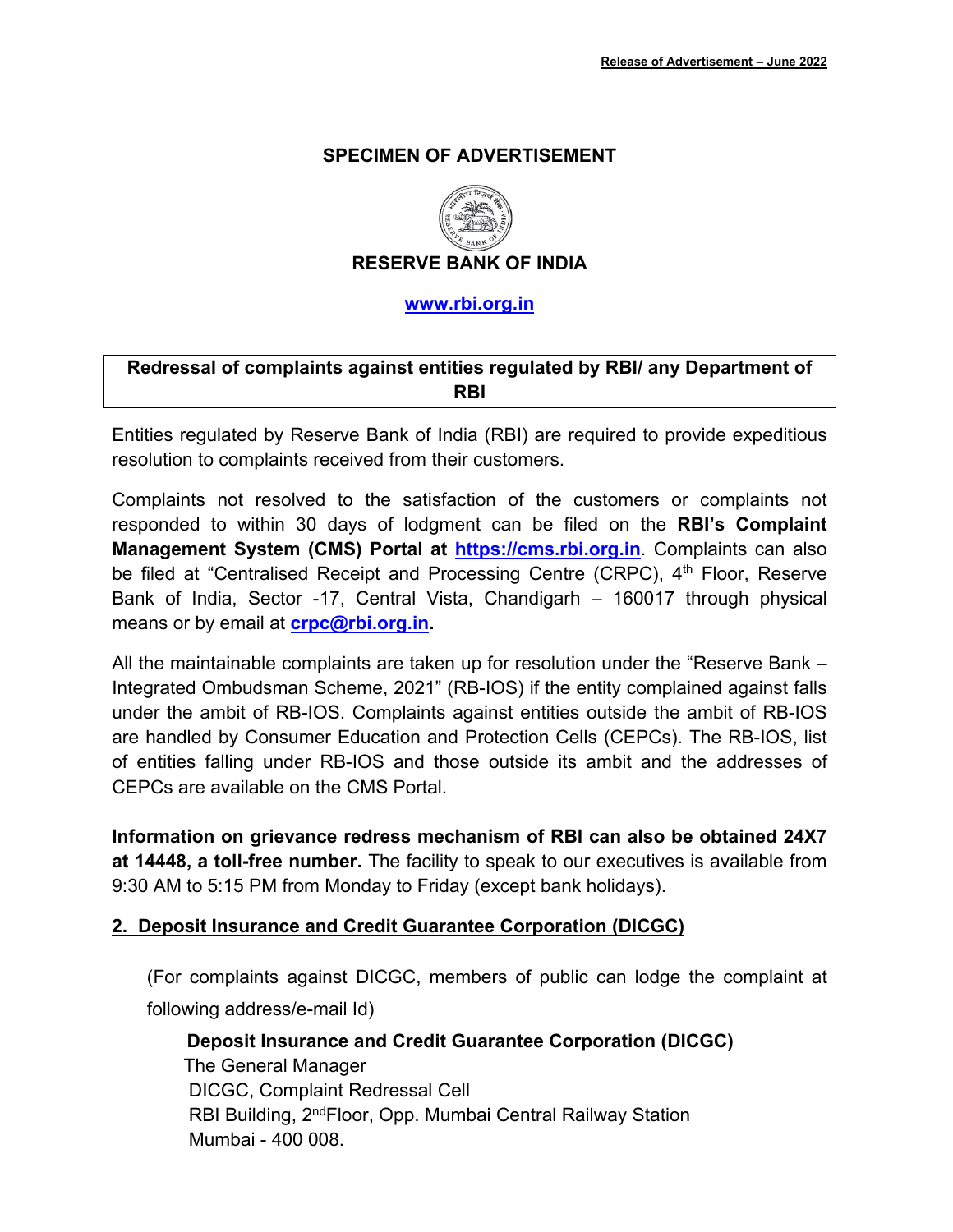Complainant can also approach Smt. Sangita E, Deputy General Manager on Telephone No. 022- 23026400 **Ext**. No. 8205 or through generic e-mail **[dicgc@rbi.org.in.](mailto:dicgc@rbi.org.in)**

------------------------------------------------------------------------------------------------------------------------------------------------------------------------------------------------------------------------------------------------------------------------------------------------------------------------------------

#### **Important Information**

**Note 1:** Before lodging any complaint under the RB-IOS/CEPC, the complainant must approach the concerned regulated entity (viz. his bank, NBFC and /or the payment system participant, etc.) with the grievance. If the grievance is not redressed within 30 days or if complainant is not satisfied with the reply given by the regulated entity, he/she can approach the RBI-Ombudsman / CEPC anytime **within one year of receipt of such reply from the concerned bank / NBFC / system participant**. In case no reply is received from the bank / NBFC / system participant, RBI-Ombudsman can be approached anytime within one year and one month from the date of representation to the entity.

**Note 2-** For written/email complaints, the complainant MUST necessarily indicate his/ her name, address and present contact number along with full details of the complaint.

#### **Appeal against decision of RBI-Ombudsman**

Appeal against the decision of RBI-Ombudsman **can be filed online on CMS Portal**  or sent to the **Appellate Authority, Reserve Bank of India, Consumer Education and Protection Department, Central Office, 1st Floor, Amar Building, Sir P M Road, Fort, Mumbai 400 001 (E-mail [aaos@rbi.org.in\)](mailto:aaos@rbi.org.in)** within **30 days** of receipt of the communication of the RBI-Ombudsman's decision, only if the complaint is closed under the appealable Clauses of the Scheme.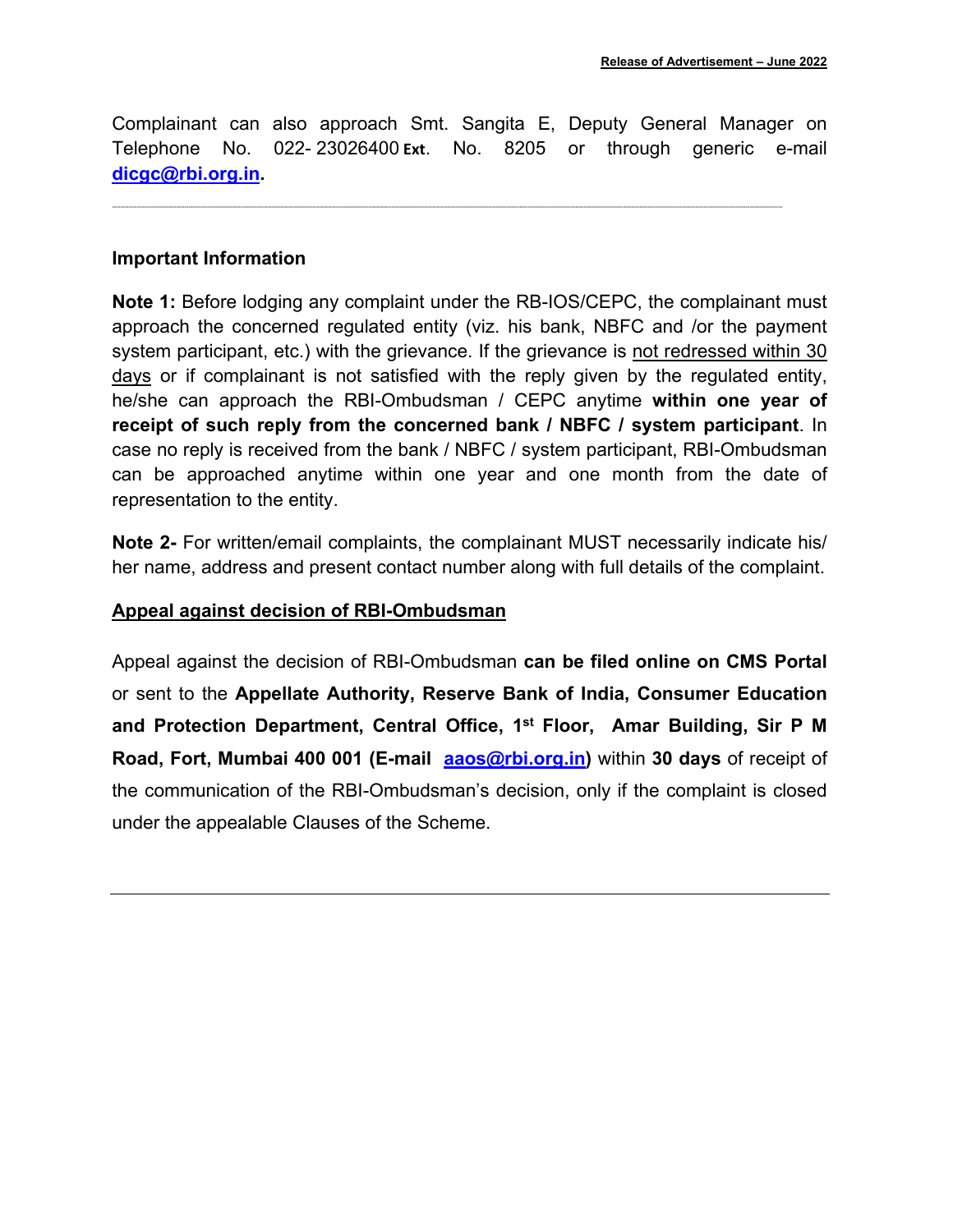### विज्ञापन का नमूना



## भारतीय रिज़र्व बैंक द्वारा विनियमित संस्थाओं / भारतीय रिज़र्व बैंक के किसी विभाग के विरुद्ध शिकायतों का निवारण

भारतीय रिज़र्व बैंक द्वारा विनियमित संस्थाओं से अपेक्षित है कि वे अपने ग्राहकों से प्राप्त शिकायतों का शीघ समाधान करें।

शिकायतों का समाधान यदि ग्राहकों की संतृष्टि के अनरूप नहीं है या 30 दिन के भीतर शिकायतों का जवाब नहीं दिया गया है, तो **आरबीआई के शिकायत प्रबंध प्रणाली (सीएमएस) पोर्टल** https://cms.rbi.org.in पर शिकायत दर्ज की जा सकती है। शिकायतें "केंद्रीकृत प्राप्ति और प्रसंस्करण केंद्र (सीआरपीसी), चौथी मंज़िल, भारतीय रिज़र्व बैंक, सेक्टर -17, सेंट्रल विस्टा, चंडीगढ़ -160017 पर भौतिक माध्यम या crpc@rbi.org.in पर ईमेल द्वारा भी दर्ज की जा सकती हैं।

यदि वह संस्था जिसके विरुद्ध शिकायत की गई है, आरबी-आईओएस के दायरे आती है तो सभी स्वीकार्य शिकायतों को "रिज़र्व बैंक - एकीकृत लोकपाल योजना, 2021" (आरबी-आईओएस) के तहत निपटाया जाता है। आरबी-आईओएस के दायरे से बाहर की संस्थाओं के विरुद्ध शिकायतों को उपभोक्ता शिक्षण और संरक्षण कक्ष (उशिसं कक्ष) द्वारा निपटाया जाता है। रिज़र्व बैंक- एकीकृत लोकपाल योजना, आरबी-आईओएस के तहत आने वाली संस्थाओं और इसके दायरे से बाहर की संस्थाओं की सूची तथा उशिसं कक्षों के पते सीएमएस पोर्टल पर उपलब्ध हैं।

भारतीय रिजर्व बैंक के शिकायत निवारण तंत्र के बारे में जानकारी टोल-फ्री नंबर 14448 के **माध्यम से 24x7 प्राप्त की जा सकती है।** हमारे अधिकारियों से बात करने की सुविधा सोमवार से शक्रवार (बैंक छुट्टियों को छोड़कर) सबह 9:30 बजे से शाम 5:15 बजे तक उपलब्ध है।

# 2. निक्षेप बीमा और प्रत्यय गारंटी निगम (डीआईसीजीसी)

(डीआईसीजीसी के विरुद्ध शिकायतों के लिए कोई भी व्यक्ति निम्नलिखित पते/ ई-मेल आईडी पर शिकायत दर्ज कर सकता है)

# निक्षेप बीमा और प्रत्यय गारंटी निगम (डीआईसीजीसी)

महाप्रबंधक डीआईसीजीसी, शिकायत निवारण कक्ष भारतीय रिज़र्व बैंक भवन, दूसरी मंजिल मुंबई सेंट्ल रेलवे स्टेशन के सामने मंबई – 400 008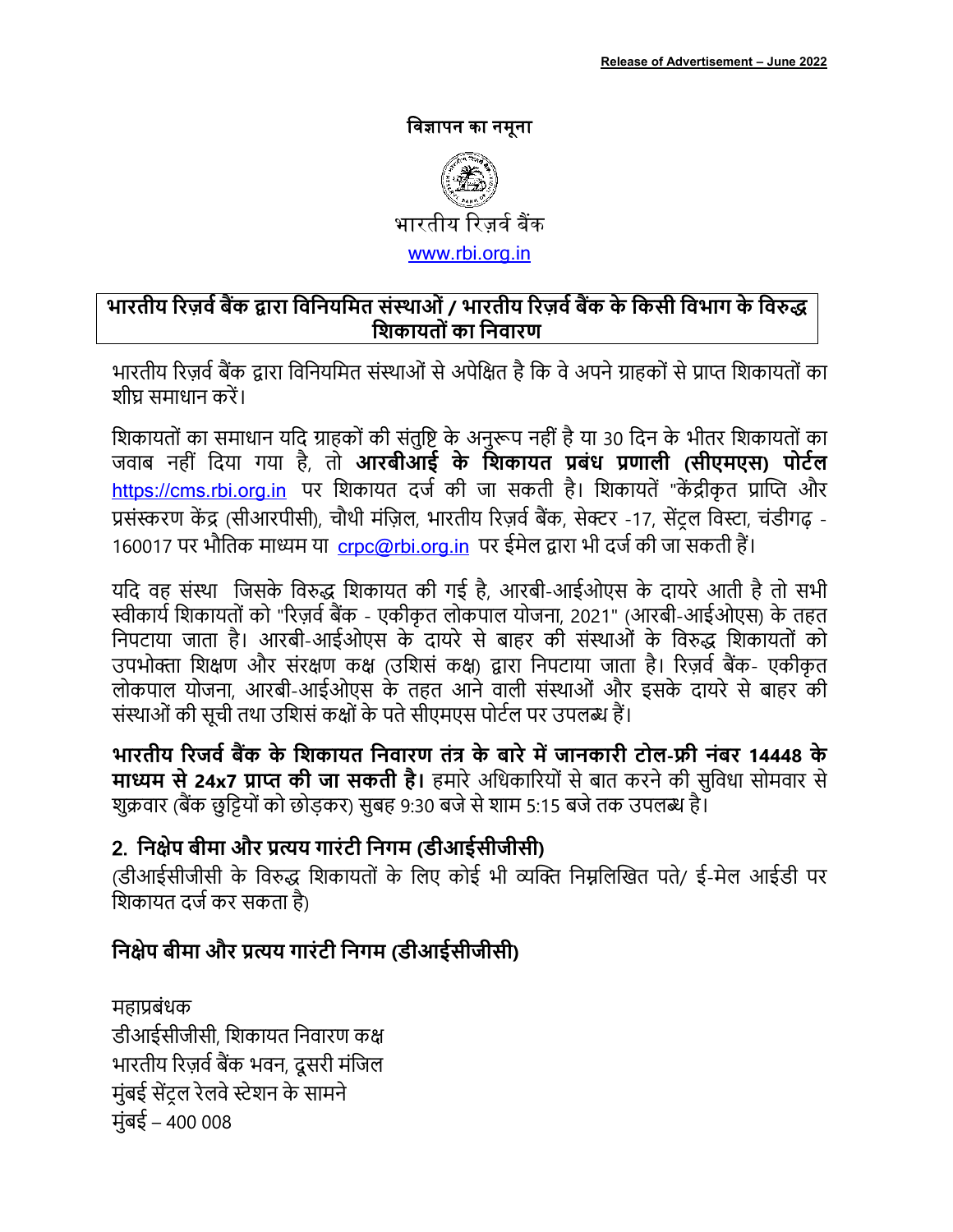शिकायतकर्ता श्रीमती संगीता ई., उप महाप्रबंधक से टेलीफोन नं. 022-23026400, विस्तार सं. 8205 अथवा जेनेरिक ई-मेल, dicac@rbi.org.in के माध्यम से भी संपर्क कर सकता/ सकती है।

## महत्वपूर्ण सूचना

**टिप्पणी 1:** रिज़र्व बैंक- एकीकृत लोकपाल योजना/ उशिसं कक्ष के अंतर्गत शिकायत दर्ज करने से पहले शिकायतकर्ता अपनी शिकायत संबंधित विनियमित संस्था (अर्थात, उनके अपने बैंक/ एनबीएफसी/ भुगतान प्रणाली सहभागी) के पास दर्ज करें। यदि शिकायत का निवारण 30 दिनों के भीतर नहीं होता है, अथवा यदि शिकायतकर्ता विनियमित **संस्था द्वारा दिए गए उत्तर से संतुष्ट नहीं है, तो** वह संबंधित बैंक/ एनबीएफसी/ प्रणाली सहभागी से उत्तर प्राप्त होने के एक वर्ष के भीतर किसी भी समय आरबीआई-लोकपाल/ उशिसं कक्ष से संपर्क कर सकता/ सकती है। बैंक/ एनबीएफसी/ प्रणाली सहभागी से कोई उत्तर प्राप्त न होने की स्थिति में शिकायतकर्ता संस्था को अभ्यावेदन देने की तिथि से एक वर्ष और एक माह के भीतर किसी भी समय आरबीआई- लोकपाल से संपर्क कर सकता/ सकती है।

**टिप्पणी 2:** लिखित/ ईमेल शिकायत में शिकायत के संपर्ण विवरण के साथ-साथ शिकायतकर्ता अपना नाम, पता और वर्तमान संपर्क नंबर अवश्य लिखें।

# आरबीआई- लोकपाल के निर्णय के विरुद्ध अपील

आरबीआई- लोकपाल द्वारा दिए गए निर्णय के विरुद्ध अपील **सीएमएस पोर्टल पर ऑनलाइन दर्ज की जा सकती है** या आरबीआई- लोकपाल के निर्णय की सूचना प्राप्त होने के 30 दिन के भीतर अपील प्राधिकारी. भारतीय रिज़र्व बैंक. उपभोक्ता शिक्षण और संरक्षण विभाग. केंद्रीय कार्यालय. अमर भवन, सर पी.एम. रोड, फोर्ट, मुंबई 400001 (ईमेल- aaos@rbi.org.in) को भेजी जा सकती है. बशर्ते कि शिकायत को योजना के अपील-योग्य खंडों के तहत बंद किया गया हो।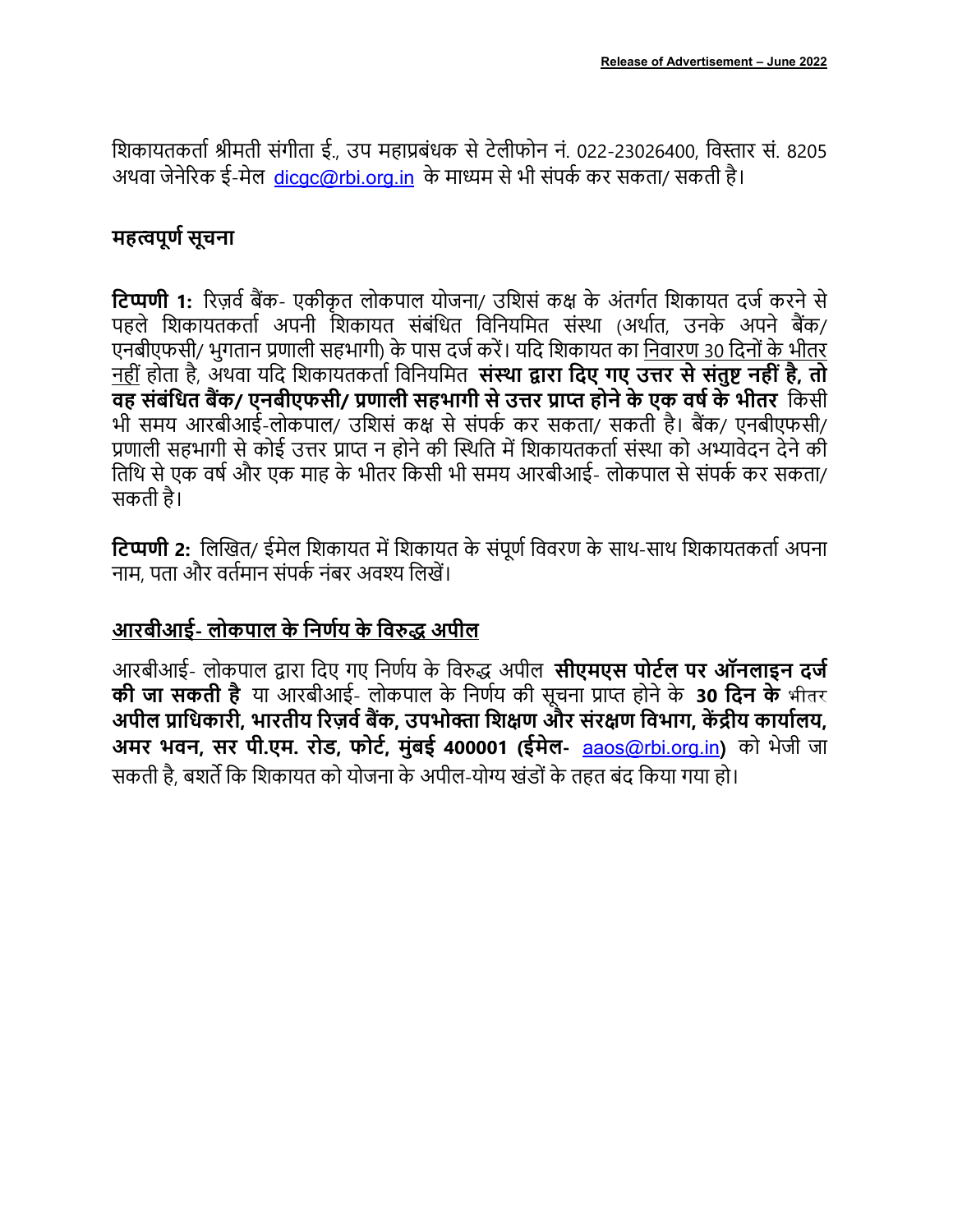#### **Important instructions for E-procurement**

Bidders are requested to read the terms & conditions of this e-tender before submitting your online tender.

#### 1. **Process of E-Tender:**

A) Registration: The process involves vendor's registration with MSTC eprocurement portal which is free of cost. Only after registration, the vendor(s) can submit his/their bids electronically. Electronic Bidding for submission of Technical Bid as well as Commercial Bid will be done over the internet. The Vendor should possess Class III signing type digital certificate. Vendors are to make their own arrangement for bidding from a P.C. connected with Internet. MSTC is not responsible for making such arrangement. (Bids will not be recorded without Digital Signature).

SPECIAL NOTE: THE TECHNICAL BID AND THE COMMERCIAL BID HAS TO BE SUBMITTED ON-LINE AT [www.mstcecommerce.com/eprochome/rbi](https://www.mstcecommerce.com/eprochome/rbi)

1) Vendors are required to register themselves online with [www.mstcecommerce.com](https://www.mstcecommerce.com/)→ e-Procurement →PSU/ Govt depts→ Select RBI Logo->Register as Vendor -- Filling up details and creating own user id and password→

Submit.

2) Vendors will receive a system generated mail confirming their registration in their email which has been provided during filling the registration form.

In case of any clarification, please contact RBI/MSTC, (before the scheduled time of the e-tender).

**Contact person (RBI Kanpur):**

**Shri Apurva Kumar (Manager)**

**Ph. No.- 9938122873 / Email: [\(apurvakumar@rbi.org.in\)](mailto:apurvakumar@rbi.org.in)**

**Smt. Rashma Thukral (Manager)**

**Ph. No.- 9205006179 / Email: [\(rashmathukral@rbi.org.in\)](mailto:rashmathukral@rbi.org.in)**

**Contact person (MSTC Ltd):**

- 1. Shri Rohit Kumar Singh, Assistant Manager, 0522-4244702
- 2. Shri Nitin Anand, Manager, 0522-4240445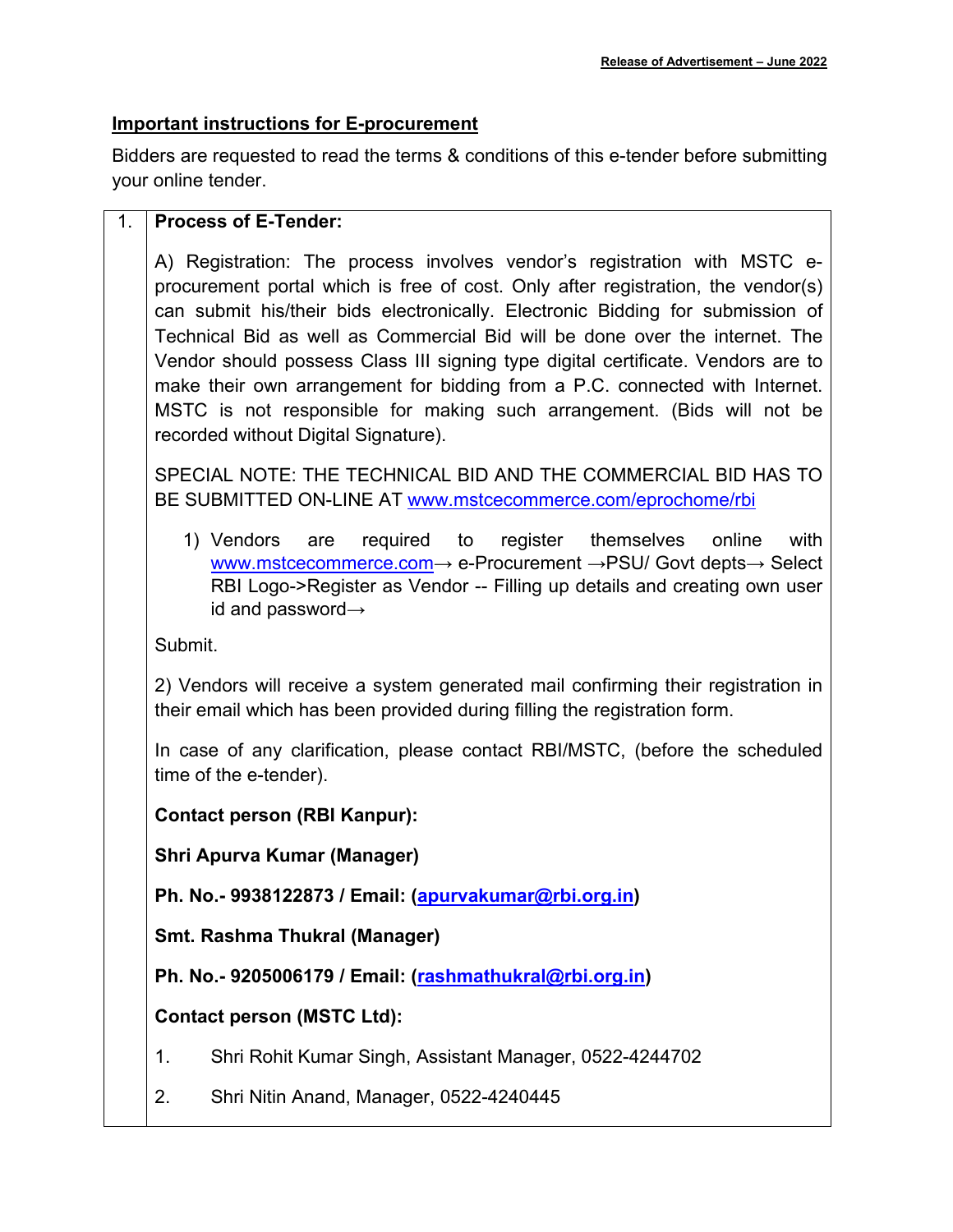|    | <b>B) System Requirement:</b>                                                                                                                                                                                                                                                                                                                                                                                                                                                                                                                                                                                                                                                                                                                                                                                                |  |  |
|----|------------------------------------------------------------------------------------------------------------------------------------------------------------------------------------------------------------------------------------------------------------------------------------------------------------------------------------------------------------------------------------------------------------------------------------------------------------------------------------------------------------------------------------------------------------------------------------------------------------------------------------------------------------------------------------------------------------------------------------------------------------------------------------------------------------------------------|--|--|
|    | $\mathsf{i}$<br>Windows 7 or above Operating System                                                                                                                                                                                                                                                                                                                                                                                                                                                                                                                                                                                                                                                                                                                                                                          |  |  |
|    | IE-7 and above Internet browser.<br>$\mathsf{ii}$                                                                                                                                                                                                                                                                                                                                                                                                                                                                                                                                                                                                                                                                                                                                                                            |  |  |
|    | iii)<br>Signing type digital signature                                                                                                                                                                                                                                                                                                                                                                                                                                                                                                                                                                                                                                                                                                                                                                                       |  |  |
|    | Latest updated JRE 8 (x86 Offline) software to be downloaded and<br>iv)<br>installed in the system.                                                                                                                                                                                                                                                                                                                                                                                                                                                                                                                                                                                                                                                                                                                          |  |  |
|    | To disable "Protected Mode" for DSC to appear in The signer box following<br>settings may be applied.                                                                                                                                                                                                                                                                                                                                                                                                                                                                                                                                                                                                                                                                                                                        |  |  |
|    | Tools => Internet Options =>Security => Disable protected Mode If enabled- i.e.,<br>Remove the tick from the tick box mentioning "Enable Protected Mode".                                                                                                                                                                                                                                                                                                                                                                                                                                                                                                                                                                                                                                                                    |  |  |
|    | <b>Other Settings:</b>                                                                                                                                                                                                                                                                                                                                                                                                                                                                                                                                                                                                                                                                                                                                                                                                       |  |  |
|    | Tools => Internet Options => General => Click on Settings under "browsing<br>history/ Delete Browsing History" => Temporary Internet Files => Activate "Every<br>time I Visit the Webpage".                                                                                                                                                                                                                                                                                                                                                                                                                                                                                                                                                                                                                                  |  |  |
|    | To enable ALL active X controls and disable 'use pop up blocker' under Tools $\rightarrow$<br>Internet Options $\rightarrow$ custom level (Please run IE settings from the page<br>www.mstcecommerce.com once)                                                                                                                                                                                                                                                                                                                                                                                                                                                                                                                                                                                                               |  |  |
| 2. | The Techno-commercial Bid and the Price Bid shall have to be submitted online<br>www.mstcecommerce.com/eprochome/rbi E-tenders will<br>be<br>at<br>opened<br>electronically on specified date and time as given in the E-tender.                                                                                                                                                                                                                                                                                                                                                                                                                                                                                                                                                                                             |  |  |
| 3. | All entries in the e-tender should be entered in online Technical & Commercial<br>Formats without any ambiguity.                                                                                                                                                                                                                                                                                                                                                                                                                                                                                                                                                                                                                                                                                                             |  |  |
| 4. | <b>Special Note towards Transaction fee:</b>                                                                                                                                                                                                                                                                                                                                                                                                                                                                                                                                                                                                                                                                                                                                                                                 |  |  |
|    | The vendors shall pay the transaction fee using "Transaction Fee Payment" Link<br>under "My Menu" in the vendor login. The vendors have to select the particular<br>e-tender from the event dropdown box. The vendor shall have the facility of<br>making the payment either through NEFT or Online Payment. On selecting<br>NEFT, the vendor shall generate a challan by filling up a form. The vendor shall<br>remit the transaction fee amount as per the details printed on the challan without<br>making change in the same. On selecting Online Payment, the vendor shall<br>have the provision of making payment using its Credit/ Debit Card/ Net Banking.<br>Once the payment gets credited to MSTC's designated bank account, the<br>transaction fee shall be auto authorized, and the vendor shall be receiving a |  |  |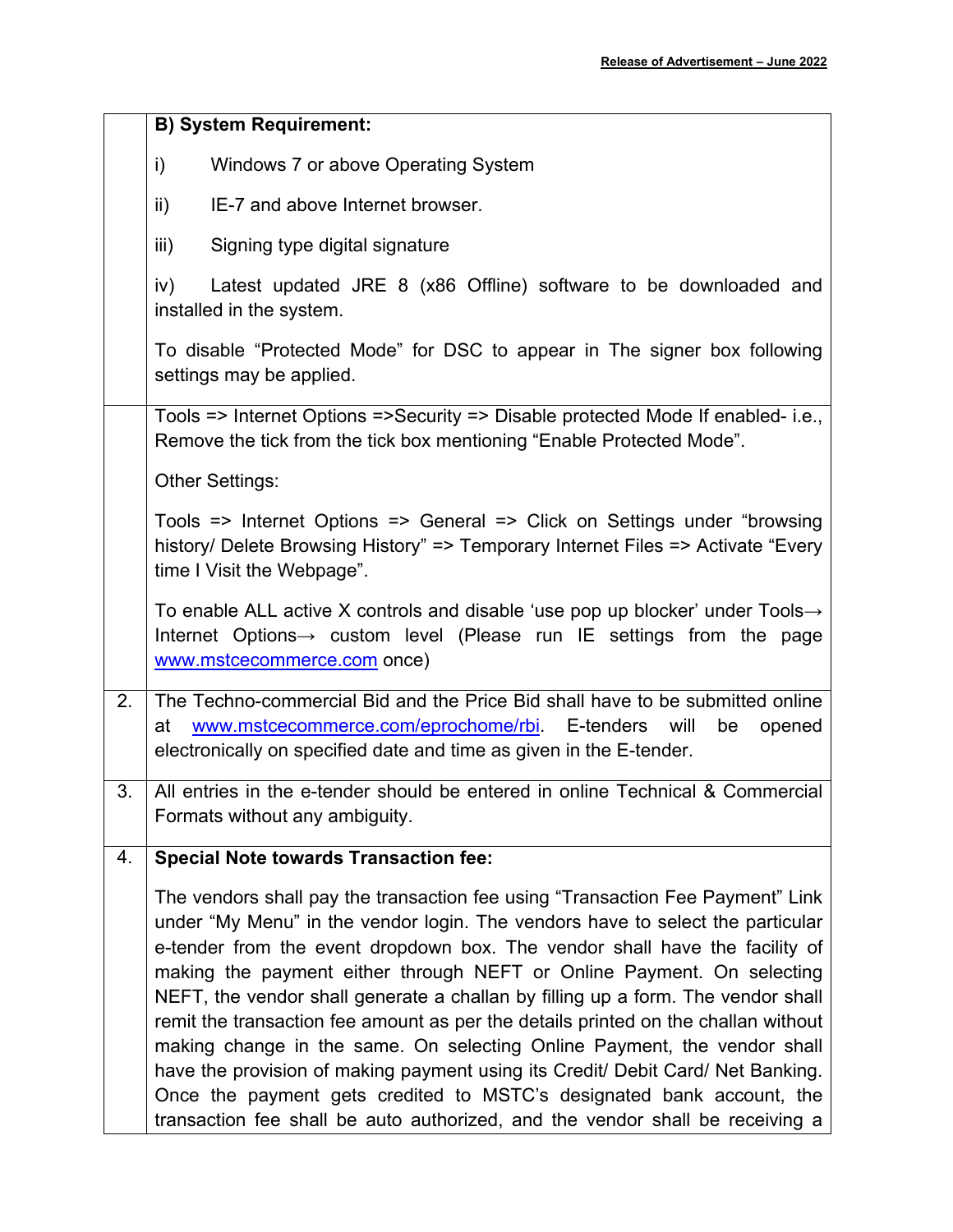|    | system generated mail.                                                                                                                                                                                                                                                                                                                                                                                                  |
|----|-------------------------------------------------------------------------------------------------------------------------------------------------------------------------------------------------------------------------------------------------------------------------------------------------------------------------------------------------------------------------------------------------------------------------|
|    | Transaction fee is non-refundable.                                                                                                                                                                                                                                                                                                                                                                                      |
|    | A vendor will not have the access to online e-tender without making the payment<br>towards transaction fee.                                                                                                                                                                                                                                                                                                             |
|    | Note:                                                                                                                                                                                                                                                                                                                                                                                                                   |
|    | Bidders are advised to remit the transaction fee well in advance before the<br>closing time of the event so as to give themselves sufficient time to submit the<br>bid.                                                                                                                                                                                                                                                 |
| 5. | Information about e-tenders /corrigendum uploaded shall be sent by email only<br>during the process till finalization of e-tender. Hence the vendors are required to<br>ensure that their corporate email I.D. provided is valid and updated at the time of<br>registration of vendor with MSTC. Vendors are also requested to ensure validity<br>of their DSC (Digital Signature Certificate).                         |
| 6. | E-Tender cannot be accessed after the due date and time mentioned in NIT.                                                                                                                                                                                                                                                                                                                                               |
| 7. | <b>Bidding in e-tender:</b>                                                                                                                                                                                                                                                                                                                                                                                             |
|    | Vendor(s) need to submit necessary e-tender fees and Transaction fees<br>a)<br>(If ANY) to be eligible to bid online in the e-tender. E-Tender fees and<br>Transaction fees are non-refundable.                                                                                                                                                                                                                         |
|    | The process involves Electronic Bidding for submission of Technical and<br>b)<br>Commercial Bid.                                                                                                                                                                                                                                                                                                                        |
|    | The vendor(s) who have submitted transaction fee can only submit their<br>c)<br>Technical Bid and Commercial Bid through internet in MSTC website<br>www.mstcecommerce.com → e-procurement →PSU / Government<br>departments. $\rightarrow$ Login under RBI $\rightarrow$ my menu $\rightarrow$ Auction Floor Manager $\rightarrow$ live<br>event $\rightarrow$ Selection of the live event.                             |
|    | The vendor should allow running JAVA application. This exercise has to<br>d)<br>be done immediately after opening of Bid floor. Then they must fill up Common<br>terms/Commercial specification and save the same. After that click on the<br>Technical bid. If this application is not run, then the vendor will not be able to<br>save/submit his Technical bid.                                                      |
|    | After filling the Technical Bid, vendor should click 'save' for recording their<br>e)<br>Technical bid. Once the same is done, the Commercial Bid link becomes active<br>and the same has to filled up and then vendor should click on "save" to record<br>their Commercial bid. Then once both the Technical bid & Commercial bid has<br>been saved, the vendor can click on the "Final submission" button to register |